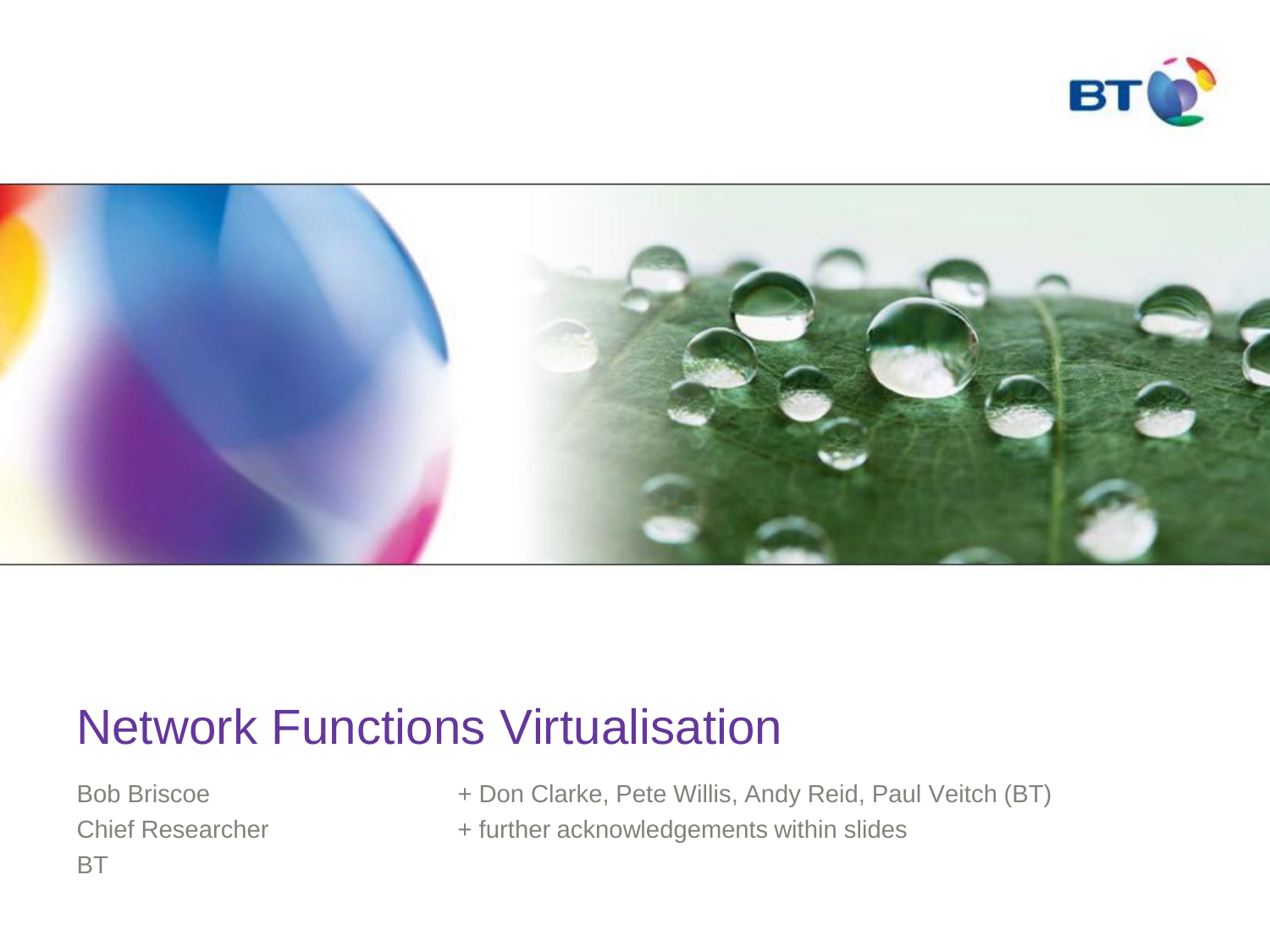#### Network Functions Virtualisation Approach

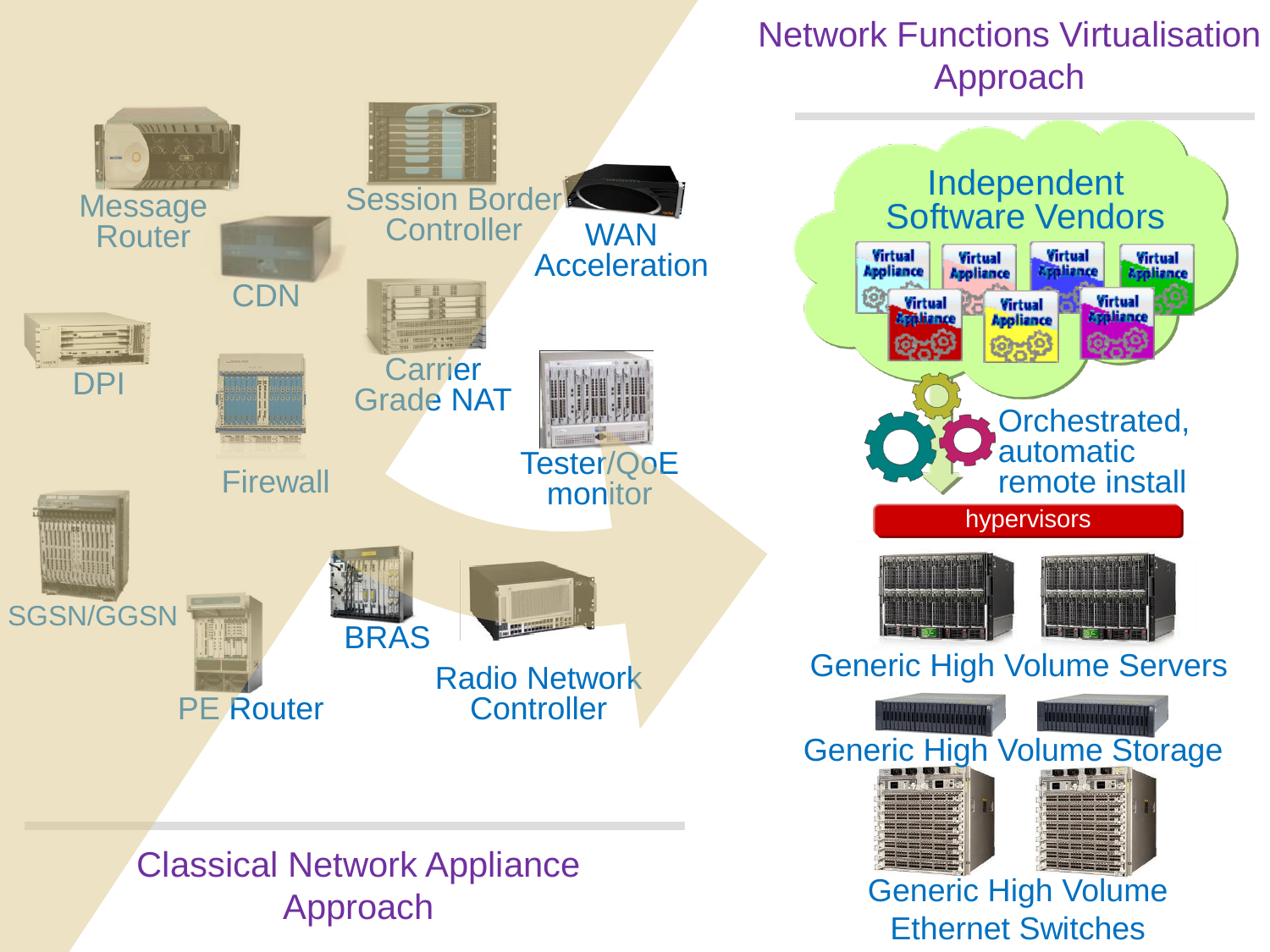#### If price-performance is good enough, rapid deployment gains come free Mar'12: Proof of Concept testing

- Combined BRAS & CDN functions on Intel® Xeon® Processor 5600 Series HP c7000 BladeSystem using Intel® 82599 10 Gigabit Ethernet Controller sidecars
	- BRAS chosen as an "acid test"
	- CDN chosen as architecturally complements BRAS
- BRAS created from scratch so minimal functionality:
	- PPPoE; only PTA, priority queuing; no RADIUS, VRFs
- CDN COTS fully functioning commercial product



Significant management stack :

- 1. Instantiation of BRAS & CDN modules on bare server
- 2. Configuration of BRAS & Ethernet switches via Tail-F
- 3. Configuration of CDN via VVue mgt. sys.
- 4. Trouble2Resolve via HP mgmt system

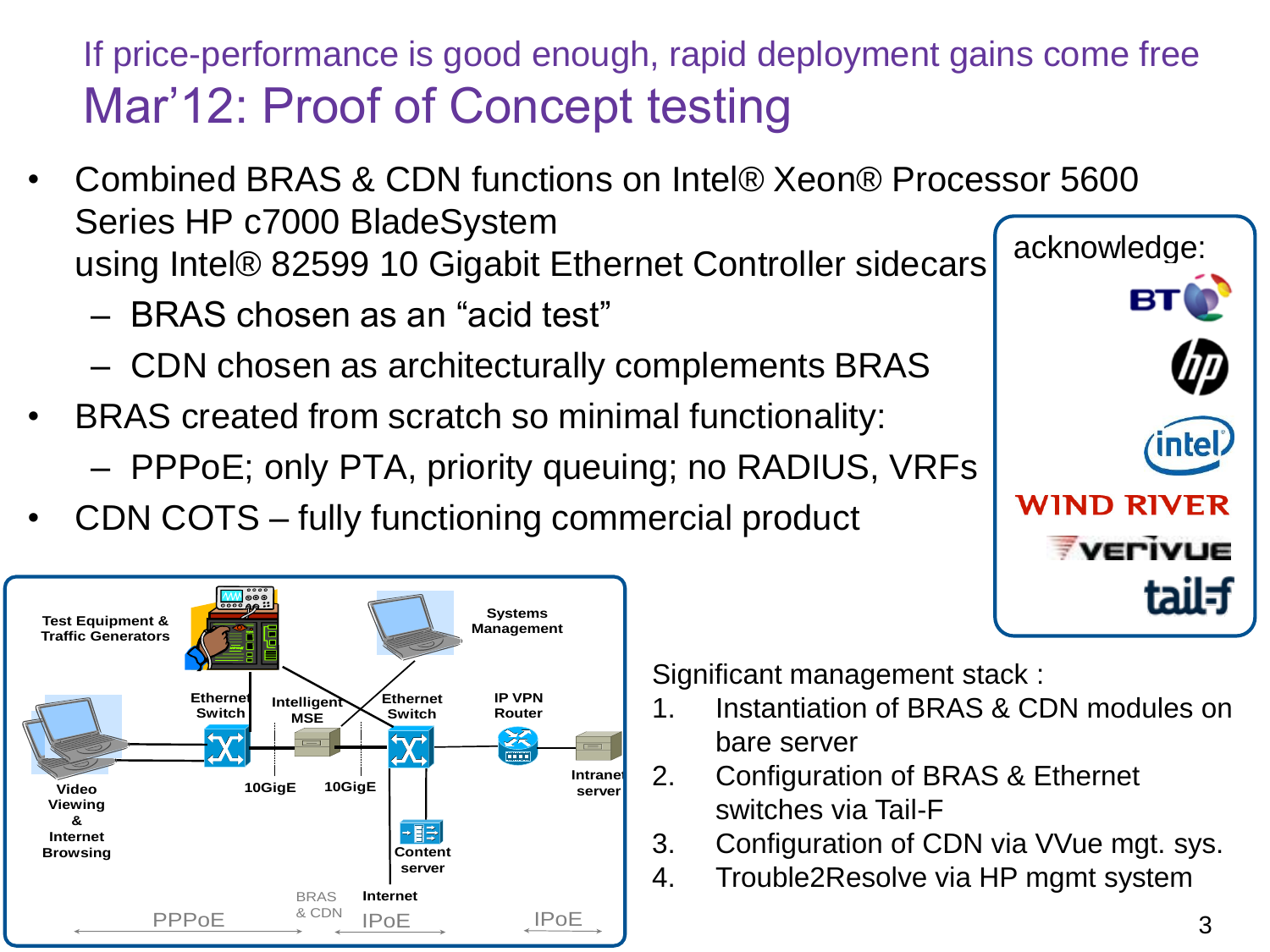# Mar'12: Proof of Concept Performance Test Results



| <b>Test</b> | <b>Description</b>                                | Result |
|-------------|---------------------------------------------------|--------|
| Id          |                                                   |        |
| 1.1.1       | Management access                                 | Pass   |
| 1.2.1       | Command line configuration: add_sp_small          | Pass   |
| 1.2.2       | Command line configuration: add_sub_small         | Pass   |
| 1.2.3       | Command line configuration: del sub small         | Pass   |
| 1.2.4       | Command line configuration: del_sp_small          | Pass   |
| 1.3.1       | Establish PPPoE session                           | Pass   |
| 1.4.1       | Block unauthorized access attempt: invalid        | Pass   |
|             | password                                          |        |
| 1.4.2       | Block unauthorized access attempt: invalid user   | Pass   |
| 1.4.3       | Block unauthorized access attempt: invalid VLAN   | Pass   |
| 1.5.1       | Time to restore 1 PPPoE session after BRAS reboot | Pass   |
| 1.6.1       | <b>Basic Forwarding</b>                           | Pass   |
| 1.7.1       | Basic QoS - Premium subscriber                    | Pass   |
| 1.7.2       | Basic QoS - Economy subscriber                    | Pass   |
| 2.1.1       | Command line configuration: add_sp_medium         | Pass   |
| 2.1.2       | Command line configuration: add_sub_medium        | Pass   |
| 2.2.1       | Establish 288 PPPoE sessions                      | Pass   |
| 2.3.1       | Performance forwarding: downstream to 288         | Pass   |
|             | PPPoE clients                                     |        |
| 2.3.2       | Performance forwarding: upstream from 288 PPPoE   | Pass   |
|             | clients                                           |        |
| 2.3.3       | Performance forwarding: upstream and downstream   | Pass   |
|             | from/to 288 PPPoE clients                         |        |
| 2.4.1       | Time to restore 288 PPPoE sessions after BRAS     | Pass   |
|             | reboot                                            |        |
| 2.5.1       | Dynamic configuration: add a subscriber           | Pass   |
| 2.5.2       | Dynamic configuration: connect new subscribers to | Pass   |
|             | <b>BRAS</b>                                       |        |
| 2.5.3       | Dynamic configuration: delete a subscriber        | Pass   |
| 2.5.4       | Dynamic configuration: delete service provider    | Pass   |
| 2.6.1       | QoS performance - medium configuration            | Pass   |
| 3.1.1       | Command line configuration: add_sp_large          | Pass   |
| 3.1.2       | Command line configuration: add_sub_large         | Pass   |
| 3.2.1       | Establish 1024 PPPoE sessions                     | Pass   |
| 3.3.1       | Performance forwarding: downstream to 1024        | Pass   |
|             | <b>PPPoE</b> clients                              |        |
| 3.3.2       | Performance forwarding: upstream from 1024        | Pass   |

- Average 3 Million Packets Per Second per Logical Core for PPPoE processing.
	- $-$  Equivalent to 94 M PPS/97 Gbps per Blade = 1.5 G PPS/1.5 Tbps per 10 U chassis<sup>1</sup>.
	- Test used 1024 PPP sessions & strict priority QoS
	- Test used an Intel® Xeon® E5655 @ 3.0 GHz, 8 physical cores, 16 logical cores (not all used).
- Scaled to 9K PPPoE sessions per vBRAS.
	- Can support 3 vBRAS per server.
	- Subsequent research:
		- implemented & testing software Hierarchical QoS
		- results so far show processing is still not the bottleneck
		- (also tested vCDN performance & video quality)

#### **very useful performance potential to match the performance per footprint of existing BRAS equipment**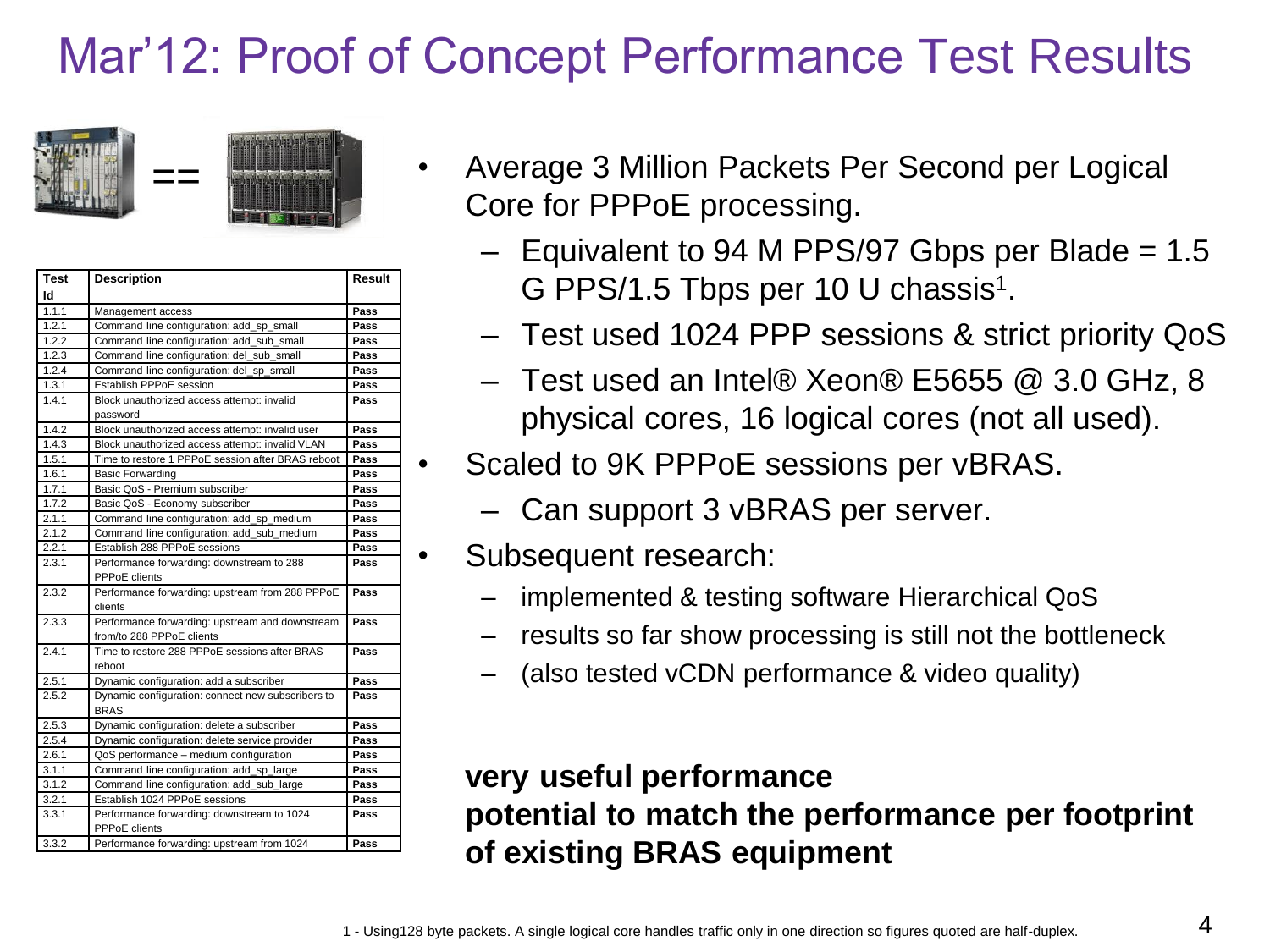#### 3 Complementary but Independent Networking Developments

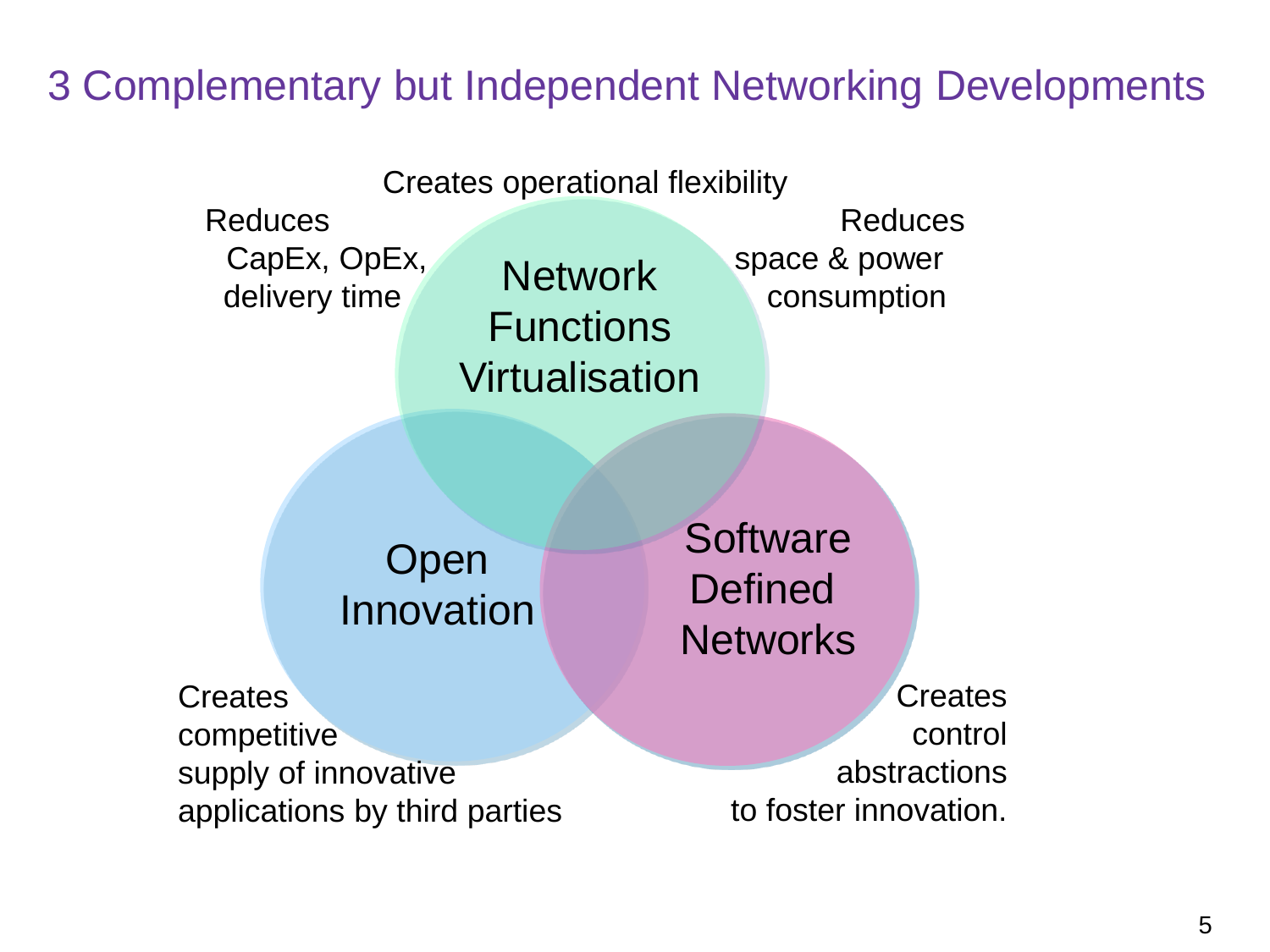# New NfV Industry Specification Group (ISG)

- First meeting mid-Jan 2013
	- > 150 participants
	- > 100 attendees from > 50 firms
- Engagement terms
	- under ETSI, but open to non-members
	- non-members sign participation agreement
		- essentially, must declare relevant IPR and offer it under fair & reasonable terms
	- only per-meeting fees to cover costs
- **Deliverables** 
	- White papers identifying gaps and challenges
	- **as input to relevant standardisation bodies**
- ETSI NfV collaboration portal
	- white paper, published deliverables
	- how to sign up, join mail lists, etc

<http://portal.etsi.org/portal/server.pt/community/NFV/367>

- Network-operator-driven ISG
	- Initiated by 13 carriers shown
	- Consensus in white paper
	- Network Operator Council offers requirements
	- grown to 23 members so far

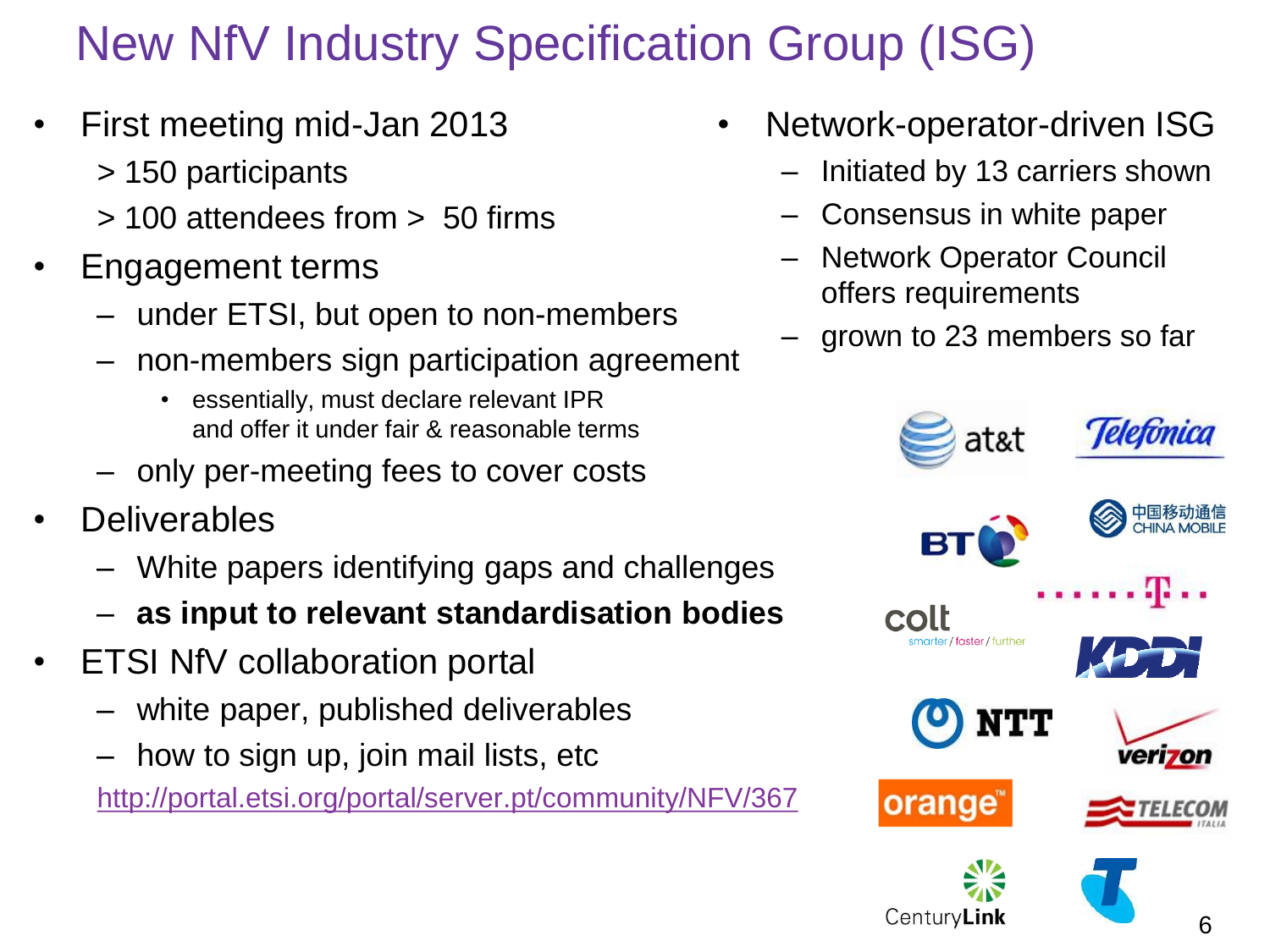# gaps & challenges examples

- management & orchestration
	- infrastructure management standards
	- multi-level identity standard
	- resource description language



- **security** 
	- Topology Validation & Enforcement
	- Availability of Management Support Infrastructure
	- Secure Boot
	- Secure Crash
	- Performance Isolation
	- Tenant Service Accounting

rack, cable,

hypervisors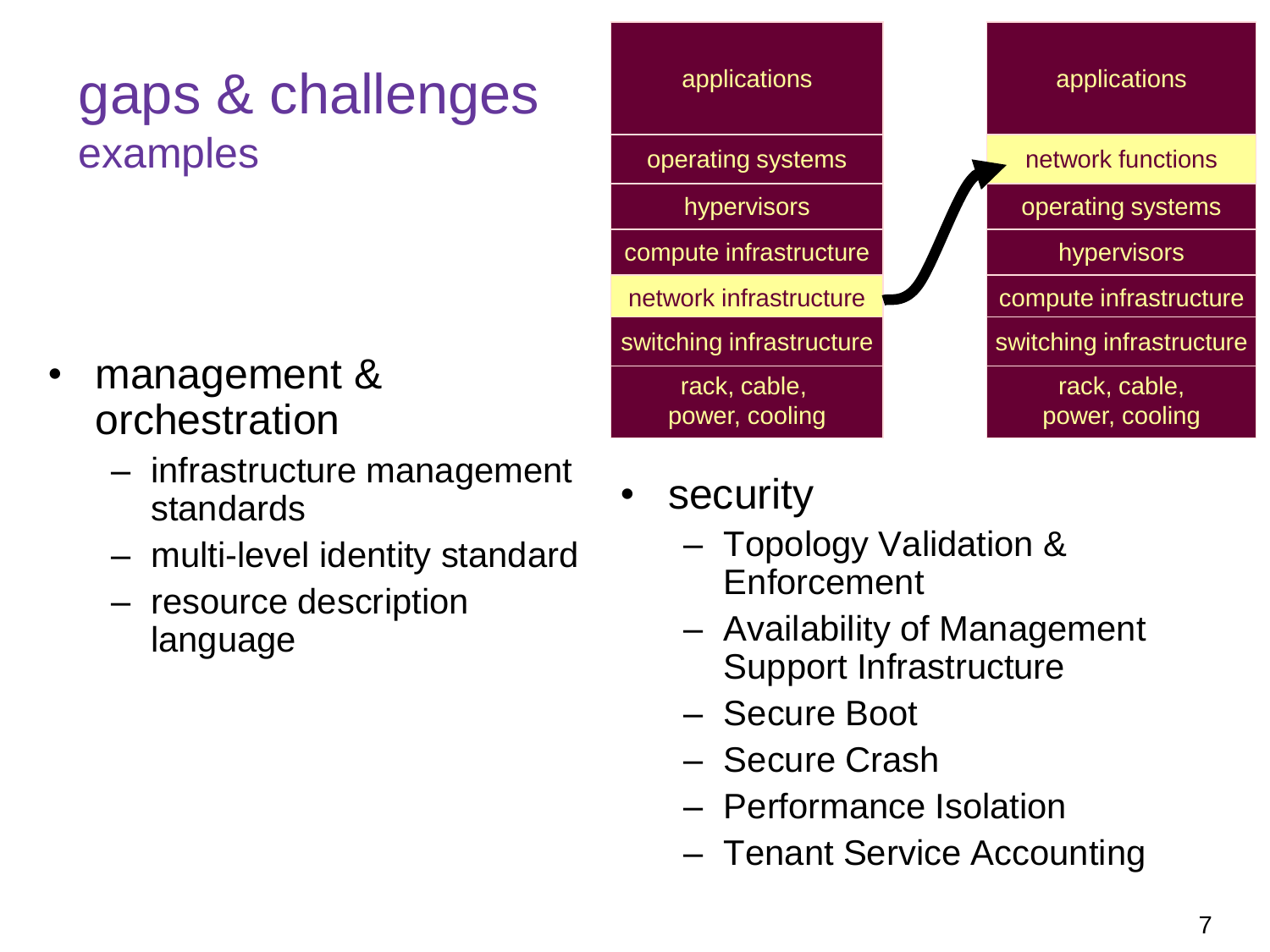



#### Q&A

and spare slides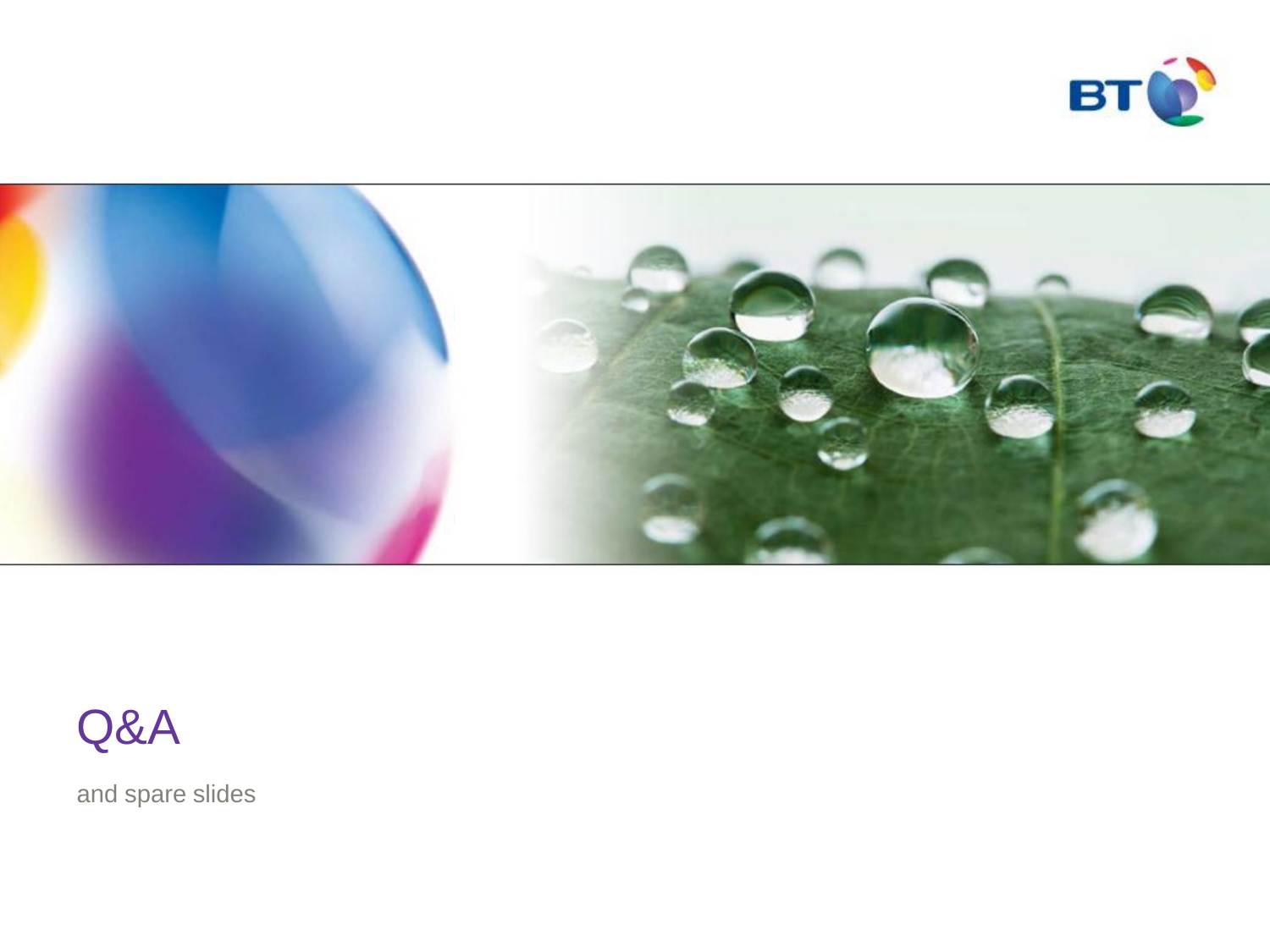#### Domain Architecture

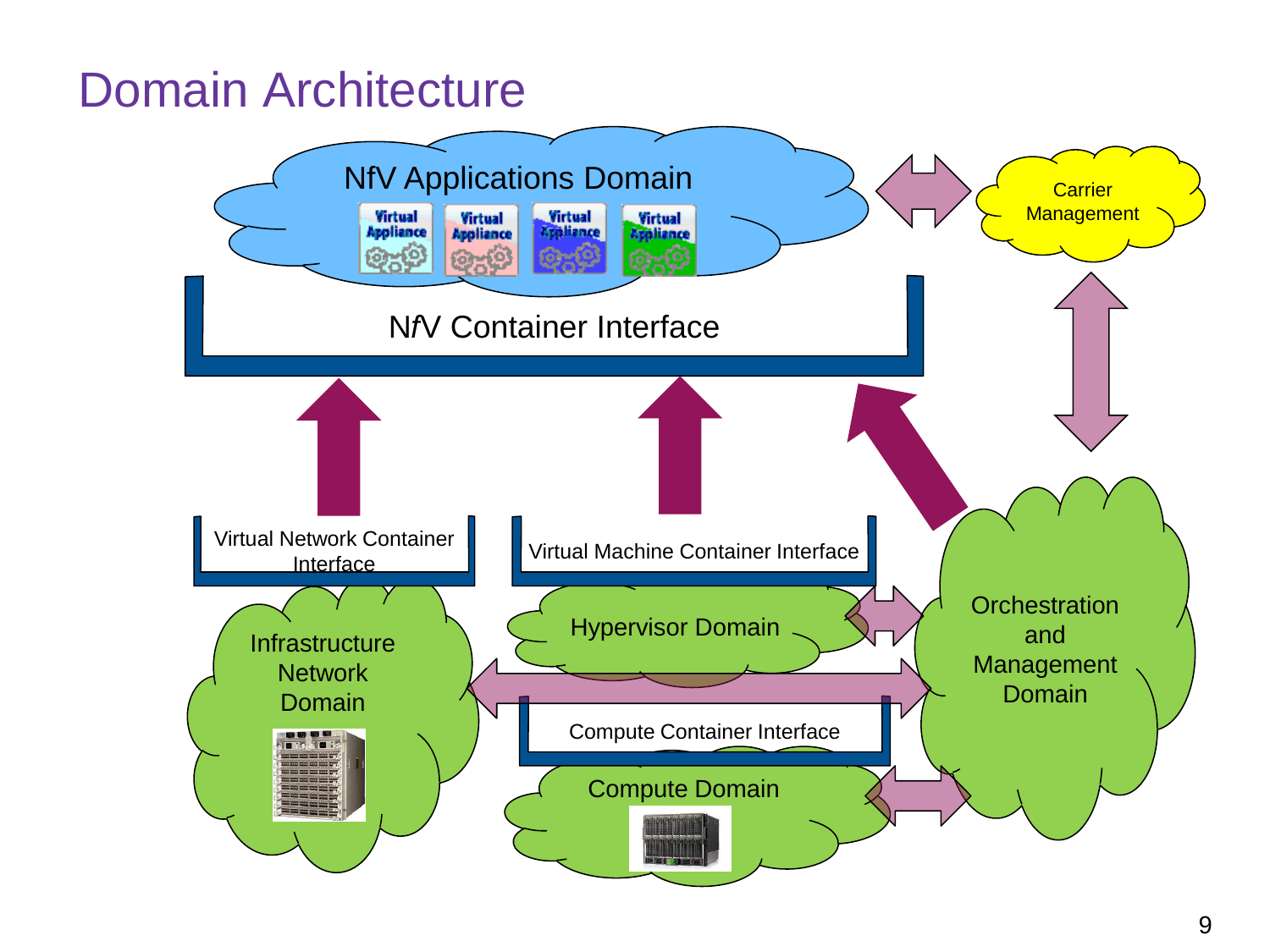## NVF ISG Organisation Structure…

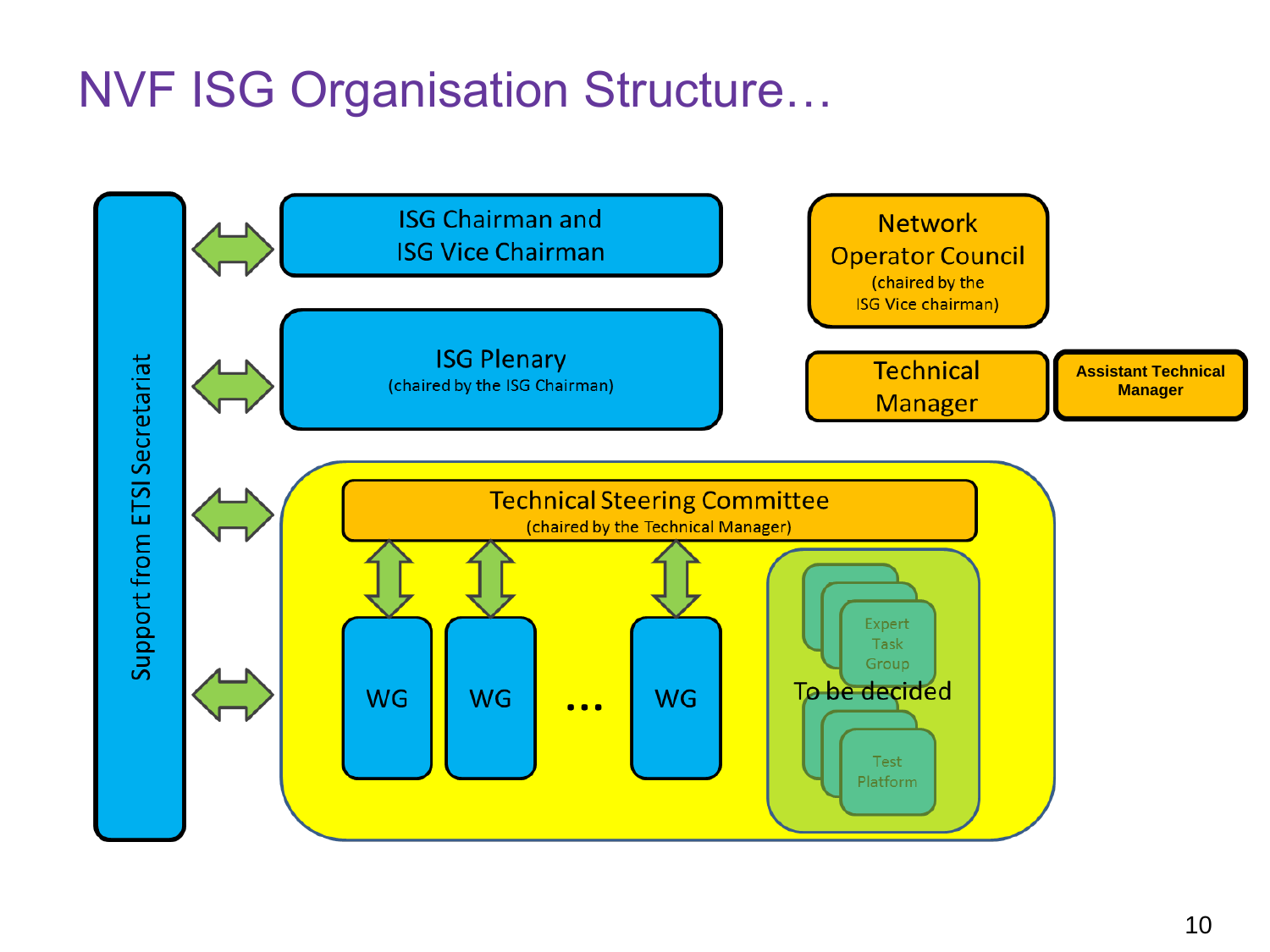### ISG Working Group Structure

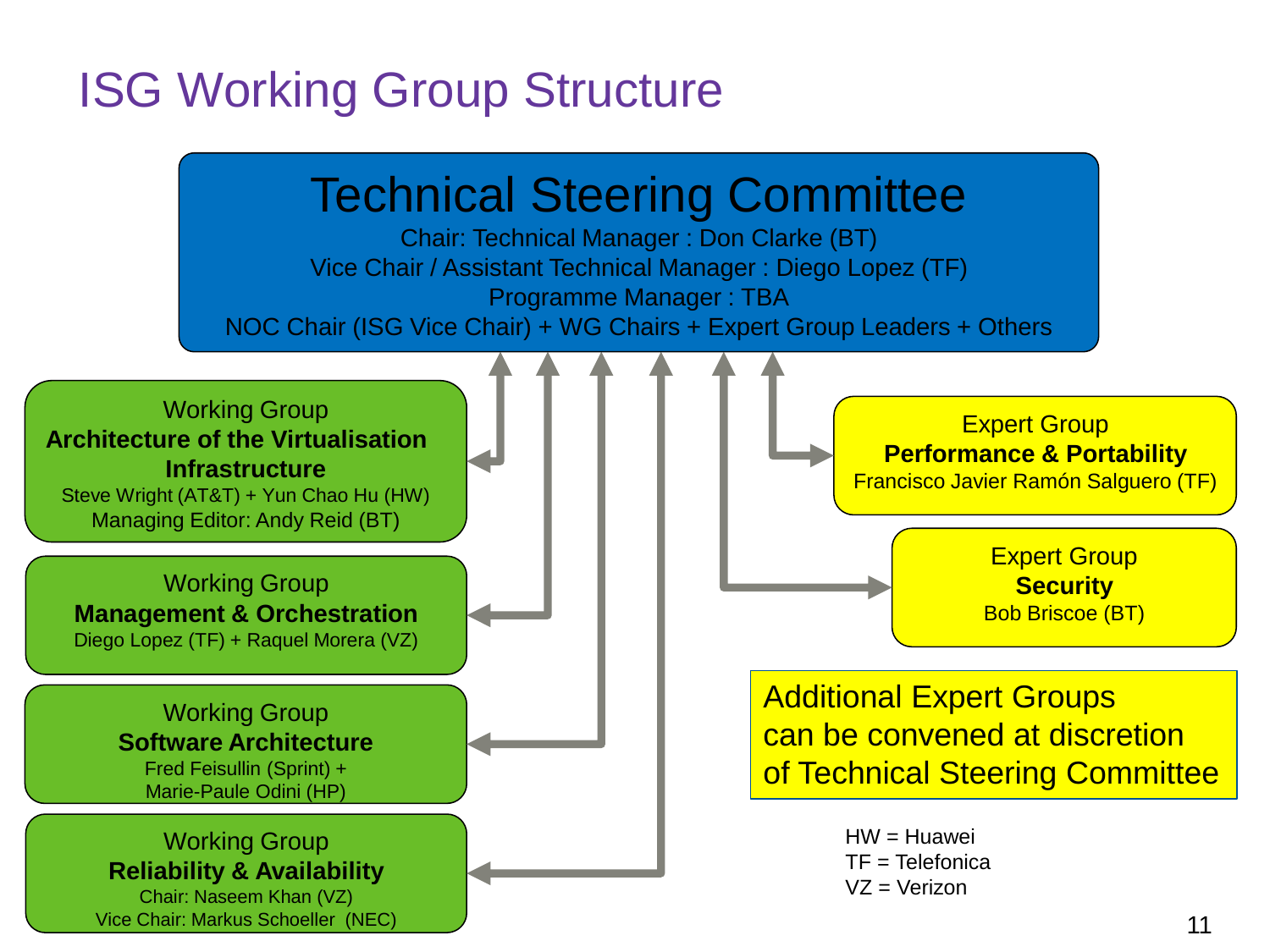# Hypervisor Domain

- General cloud hypervisor is designed for maximum application portability
	- Hypervisor creates
		- Virtual CPUs
		- Virtual NICs
	- Hypervisor provides
		- Virtual Ethernet switch
	- Hypervisor fully hides real CPUs and NICs
- N*f*V Hypervisor is aimed at removing packet bottlenecks
	- Direct binding of VM to core
	- Direct communication between VMs and between VMs and NIC
		- User mode polled drivers
		- DMA remapping
		- SR-IOV
- Many features already emerging in hypervisors